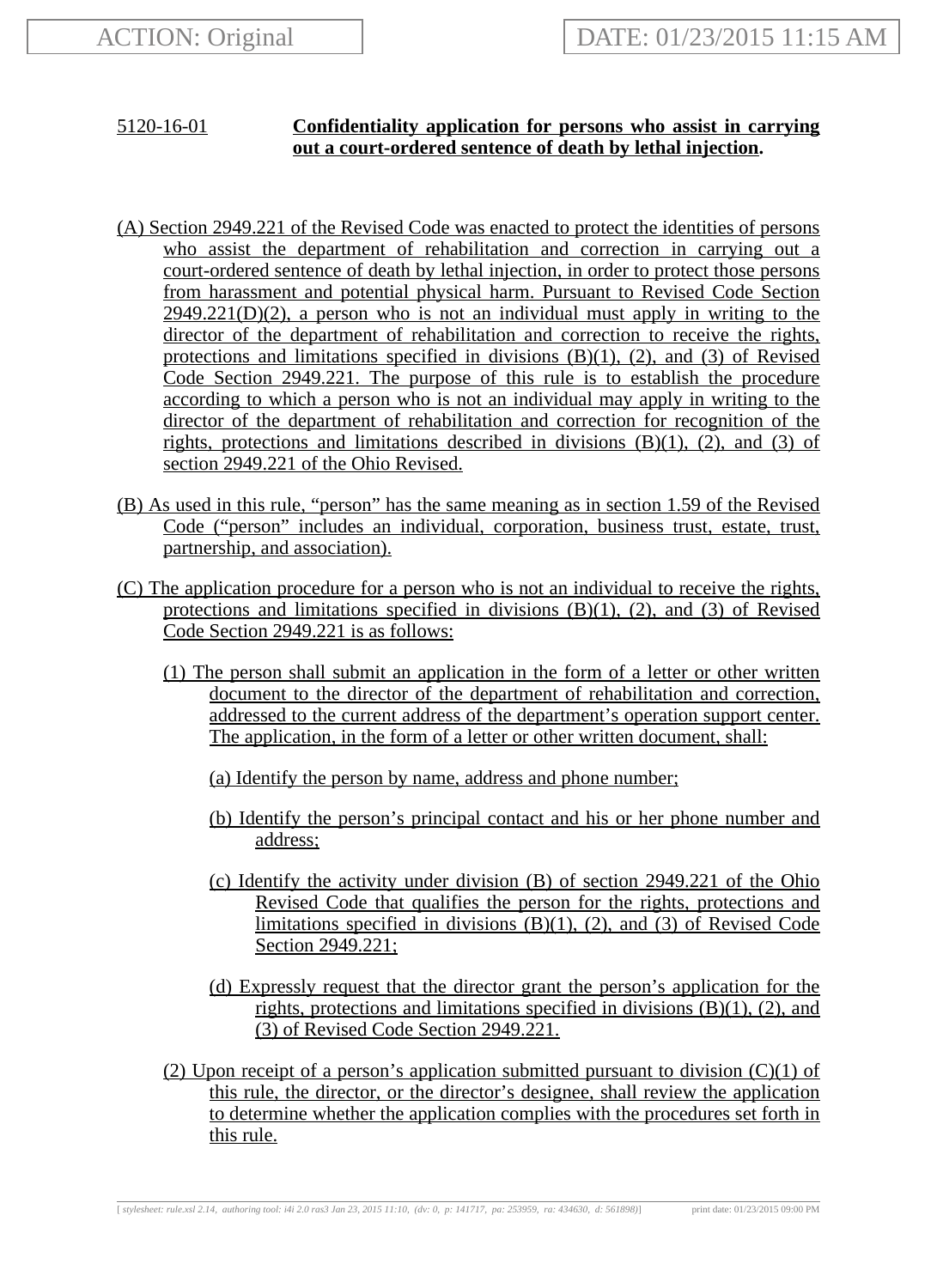- (3) If a person's application complies with the procedures set forth in this rule, the director, or director's designee, may approve the person's application and provide written notice of such approval to the person's principal contact identified in the application.
	- (a) The director's approval notice shall advise the person that the person is entitled to the rights, protections and limitations specified in divisions (B)(1), (2), and (3) of Revised Code Section 2949.221 for a period of twenty years after the person ceases the qualifying activity described in the application pursuant to division  $(C)(1)(c)$  of this rule.
	- (b) The director's approval notice shall also advise that, upon cessation of the qualifying activity contemplated by Section 2949.221, the person must send written notice to the director of the department of rehabilitation and correction, addressed to the current address of the department's operation support center, advising that the person has ceased the qualifying activity and advising of the specific date the qualifying activity ceased.
- (4) If a person's application does not comply with the procedures set forth in this rule, the director, or the director's designee, may deny the application and provide written notice to the person's principal contact identified in the application of the application's deficiencies.
- (5) The denial of a person's application does not bar the person from submitting an additional application.
- (6) All approved applications and director's approval notices are entitled to the rights, protections and limitations specified in divisions  $(B)(1)$ ,  $(2)$ , and  $(3)$  of Revised Code Section 2949.221. If any application of a person is denied by the director due to non-compliance with this rule, but that person subsequently submits an application that is approved by the director, then any prior denied applications of that person and any related director's notices of deficiencies concerning those prior applications shall also be entitled to the rights, protections and limitations specified in divisions  $(B)(1)$ ,  $(2)$ , and  $(3)$  of Revised Code Section 2949.221.